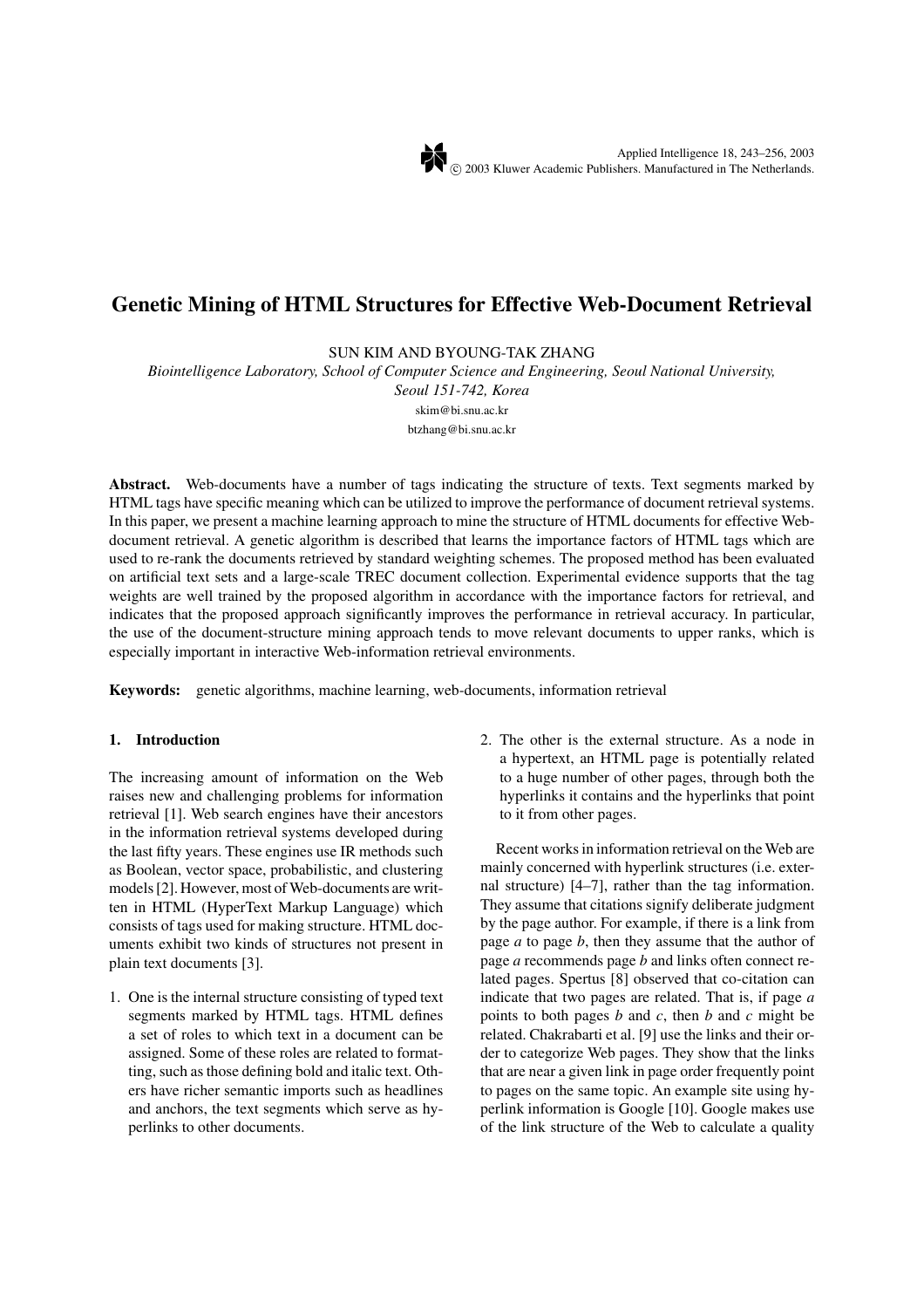ranking (PageRank) for each Web page. A page can have a high PageRank if there are many pages that point to it, or if there are some pages that point to it and have a high PageRank. The basic idea using the internal structure of Web-documents is shown at the Lycos search engine [11]. The engine considers the word positions such as title, body, and header in Web-documents for determining a document-relevance score. Recent works using HTML structures consider the tag importance factors to improve retrieval performance [13, 12]. Boyan et al. implemented the LASER system, which offers a number of parameters that influence the ranking of retrieval results [3]. The parameters affect how the retrieval function responds to words in HTML fields, how hyperlinks are incorporated, how partial-word matches or query-term adjacency are adjusted and more. Given the parameters, they applied a simulated annealing to optimize the retrieval function.

In this paper, we propose a method to learn the internal structure of HTML documents using genetic algorithms for improving retrieval performance. This approach is based on the assumption that plain texts are semantically organized by HTML tags in Webdocuments. Genetic algorithms are generally quite effective for rapid global search to find solutions in nondeterministic problems. We first present a similarity measure that incorporates tag weights in addition to the standard weighting schemes. After that, the importance factors for the HTML tags are learned on training data using the proposed algorithm. The tag selection for retrieval is performed on the tag weights over a threshold value.

In information retrieval, genetic algorithms have been used in several ways [13–16] but in different contexts than ours. An approach for document indexing is presented by Gordon [17]. Competing document descriptions (keywords) are associated with a document and altered by using genetic operations in the approach. A keyword represents a gene and a document's list of keywords represents an individual. A collection of documents initially judged relevant by a user represents the initial population. Based on a fitness measure, the initial population evolves through generations and eventually converges into an optimal population. Yang et al. [18, 19] have developed an adaptive method based on genetic algorithms to modify user queries automatically. They report the effect of adopting genetic algorithms in large databases, the impact of genetic operators, and GA's parallel searching capability. Horng and Yeh [20] propose an approach to automatically retrieve

keywords in document retrieval. they apply genetic algorithms to tune the weights of retrieved keywords.

We evaluate our method on three data sets consisting of Web pages for conference CFP (Call For Papers) and TREC (Text REtrieval Conference) documents [21]. The CFP pages are obtained from the Web to evaluate whether the proposed algorithm learns the tag importance factors properly. The effect of information retrieval using the tag weights are tested on CFP pages and TREC documents. The experimental results indicate that the structure mining approach significantly improves the retrieval performance especially for the top-ranked documents.

The remainder of the paper is organized as follows. In Section 2, we describe the document retrieval system on which our research is based. Section 3 presents the genetic algorithm for learning tag weights in Webdocument retrieval. Section 4 explains the data sets used for the experimental evaluation. Section 5 presents the experimental results obtained by using CFP pages and TREC documents. Section 6 draws conclusions.

#### **2. The Document Retrieval System**

The retrieval engine used in the work is SCAIR (SCAI Information Retrieval engine) which is built to participate in TREC [22]. SCAIR is based on the vector space model in which both documents and queries are represented as vectors [23]. The components of the vector are keywords extracted from documents or queries. The retrieval system ranks the documents according to the similarities between the documents and the query vector. The higher the value of the similarity measure is, the closer to the query vector the document is. In other words, it assumes that a document, which has a high value of similarity, is relevant to a query. The retrieval system returns a list of documents ranked by similarity in descending order. As mentioned in Section 1, we give more weights on the terms which appear in important tags. How the importance of tags is learned will be described in Section 3.

The overall steps for document retrieval in SCAIR using tag weights can be summarized as follows:

- 1. Adapt tag weights for training queries by genetic algorithms.
- 2. Select only the tags which have weights greater than a threshold value  $\Theta$ .
- 3. Retrieve *N* documents per topic, without using tag weights.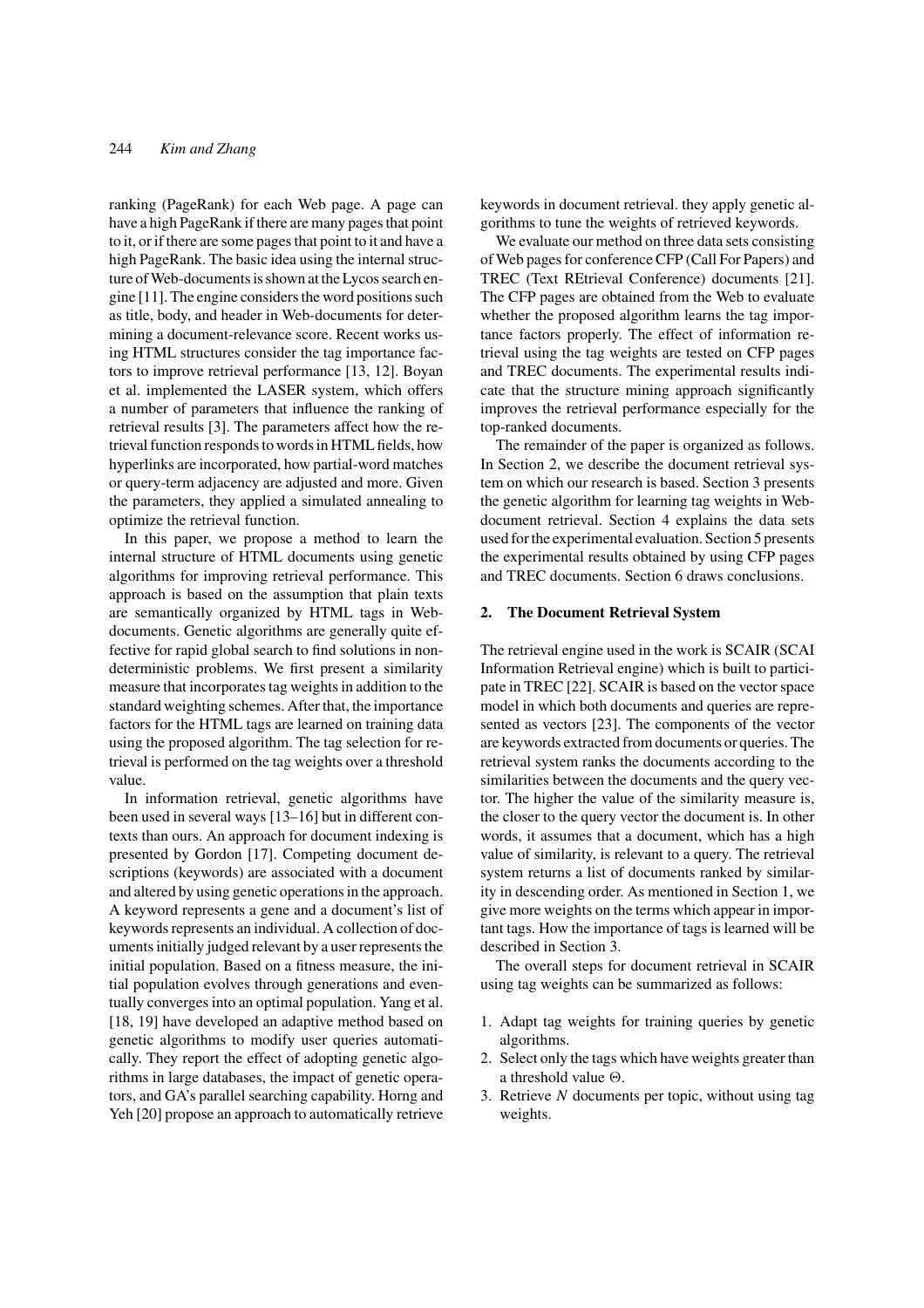

*Figure 1*. The document retrieval system studied in this paper.

- 4. Adjust the similarity of each retrieved document, using the selected tag weights.
- 5. Re-rank the retrieved documents in the order of revised similarities.

Figure 1 shows an abstract diagram of the retrieval system. The representation of queries and documents is based on the vector space model which is commonly used in information retrieval literature. A document or a query is regarded as a set of words called terms. A document collection is represented as a term-document matrix which is normally very sparse. For example, a query consists of terms,  $Q = (q_1, q_2, \ldots, q_i, \ldots, q_T)$ , where  $q_i$  denotes the *i*th term and *T* is the number of terms. A query vector is represented by the weight vector,  $W = (w_1, w_2, ..., w_i, ..., w_T)$ , where  $w_i$  is the weight of the *i*th term *qi* .

### *2.1. Term Weighting*

Term weights are real numbers indicating the significance of terms in identifying a document. If a term does not appear in a document, its corresponding weight in the document vector is zero. SCAIR supports three weighting schemes:  $tf \cdot idf$  [24], Bayesian inference network model [25–27], and 2-poisson model [28, 29].

The weight of a term in a document is basically computed by the classical *tf* · *idf* . *tf* (*term frequency*) is the number of times that a term *t* appears in a document. *idf* (*inverse document frequency*) is the inverse of document frequency in the collection that contain *t*. The *tf* · *idf* weighting scheme is defined as

$$
w_k = tf_k \cdot \log\left(\frac{N}{df_k}\right),\tag{1}
$$

where  $w_k$  is the weight of  $k$ th term in the document,  $tf_k$  is the frequency of the *k*th term in the document, *N* is the total number of documents in the collection, and  $df_k$  is the number of documents in which the *k*th term occurs.

Other weighting schemes, Bayesian inference network model and 2-Poisson model, are based on the probabilistic models in document retrieval. The weighting scheme of Bayesian inference network model is defined as follows:

$$
w_k = \left(d_t \cdot H + (1 - d_t) \cdot \frac{\log(f_k + 0.5)}{\log(\max f_k + 1.0)}\right)
$$

$$
\cdot \frac{\log(N/n)}{\log N}.
$$
 (2)

Here  $w_k$  is the weight of  $k$ th term in the document,  $d_t$  is the minimum frequency component when a term occurs in a document (set to 0.4), *H* is the constant depending on max *tf* (set to 1.0),  $tf_k$  is the frequency of the *k*th term in the document, max *tf* is the frequency of the most frequent term in the document, *N* is the total number of documents in the collection, and *n* is the number of documents in which term *k* occurs.

The weighting scheme of 2-poisson model is defined as follows:

$$
w_k = \frac{tf_k}{K_k + tf_k} \cdot \log \frac{N - n + 0.5}{n + 0.5},
$$
 (3)

where  $w_k$  is the weight of  $k$ th term in the document,  $tf_k$  is the frequency of the *k*th term in the document,  $K = k_1((1 - b) + b \frac{dl}{avdl})$ ,  $k_1$  is 2.0, *b* is 0.75, *dl* is the document length, *avdl* is the average document length in the collection, *N* is the total number of documents in the collection, and  $n$  is the number of documents in which term *k* occurs.

Query terms are weighted by only *tf* in the inference network and 2-poisson models. But, in the case of *tf* · *idf* scheme, the query weighting is the same as the document weighting.

#### *2.2. A Similarity Measure Using Tag Weights*

The similarity between a document and a query text is measured by an inner product of document vector *d* and query vector *q* weighted by terms weights. Since there is a necessity of the process that applies HTML tag weights for term weighting when the documents are written in HTML, there is a potential of usefulness in using the additional weights on HTML tags. Two additional processes are included in our approach. One is using tags for each document separately, and the other is applying the weights according to the importance of the tags. The terms, which belong to the specific tags, are indicated during indexing. The classical similarity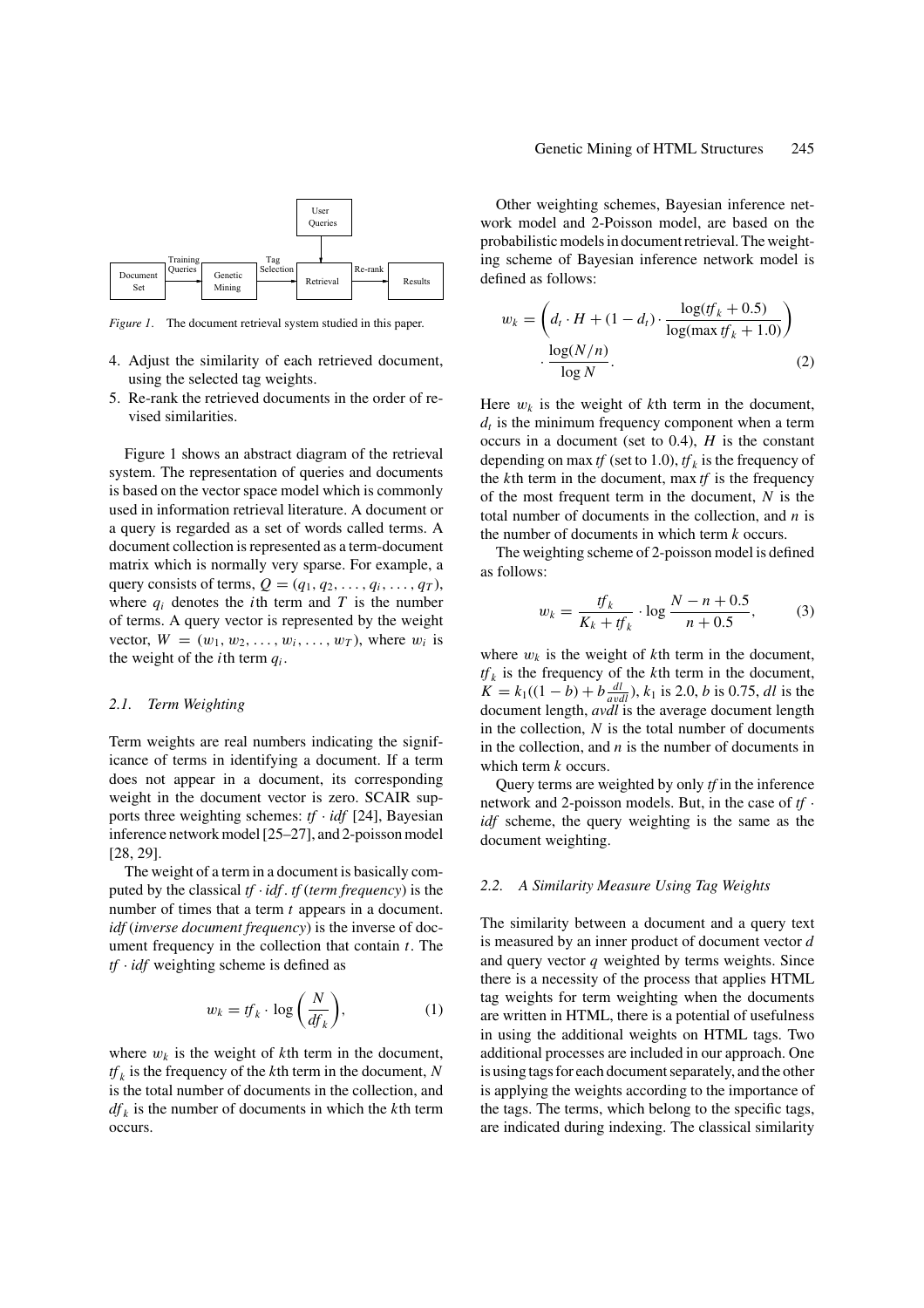measure used in the vector space model is modified by adding the tag constants, which is multiplied by the term weight in a document.

The new similarity function  $\sin(d, q)$  is defined as follows:

$$
sim(d, q) = \sum_{k=1}^{T} \alpha_{dk} \cdot w_{dk} \cdot w_{qk}, \qquad (4)
$$

where w*dk* is the weight of the *k*th term in the document *d*,  $w_{qk}$  is the weight of *k*th term in the query *q*, *T* is the number of terms, and  $\alpha_{dk}$  is the weight of term *k* in the document *d* with respect to the tag weights.

For all the tags which are determined by term *k*,  $\alpha_{dk}$  is the product of the tag weights. (When a term is not tagged in a document,  $\alpha$  value is 1.0.) The weight of each tag is determined by the importance factor in document retrieval. Higher tag weights denote more importance in document retrieval. In this paper, the genetic mining approach is used to get the tag weights.

After determining the similarity between documents and a query, a sorted list of documents is produced.

### **3. Genetic Mining of HTML Structures**

As described above, the characteristic of Webdocuments is that they include tags for formatting and hyperlinks. In order to make use of the internal structure, we proposed in the previous section a similarity measure that is extended by tag weights. One remaining problem is to find a method which determines the significant tags and the optimal tag weights for document retrieval. We propose a genetic algorithm for this purpose.

Genetic algorithms are probabilistic search methods based on the mechanism of natural selection and genetics [30–32]. Genetic search is characterized by the fact that a number *N* of potential solutions of an optimization problem simultaneously sample the search space. The solutions are called *individuals* or *chromosomes* and denoted as  $J_i \in J$ , where J represents the space of all possible individuals. The *population*  $\vec{J} = \{J_1, J_2, \ldots, J_N\} \in \mathbf{J}^N$  is modified according to the natural evolutionary process. After the initial population is generated randomly, selection  $\omega : \mathbf{J}^N \mapsto \mathbf{J}^N$ and variation  $\Xi: \mathbf{J}^N \mapsto \mathbf{J}^N$  are executed in a loop until some termination criterion is reached. Each run of the loop is called a generation.

The selection operator is intended to improve the average quality of the population by giving individuals of higher quality a higher probability to be copied into the next generation. Selection thereby focuses the search on promising regions in the search space. The quality of an individual is measured by a fitness function  $f: \mathbf{J} \mapsto \mathbf{R}$ . The assumption is that better individuals are more likely to produce better offspring, i.e., there is a correlation between parental fitness and offspring fitness. One commonly used selection method is roulette-wheel selection [33], where each individual is represented by a space that proportionally corresponds to its fitness. By repeatedly spinning the roulette wheel, individuals are chosen by using stochastic sampling. In tournament selection [34, 35], a group of *j* individuals is randomly chosen from the population. This group takes part in a tournament, i.e., a winning individual is determined depending on its fitness value. For ranking selection [36–38] the individuals are sorted according to their fitness values, and rank *N* is assigned to the best individual and rank 1 to the worst. The selection probability is linearly assigned to the individuals according to their rank. In truncation selection [39] with threshold *T* only the fraction *T* best individuals are selected and they all have the same selection probability.

The operators for variation typically used are crossover and mutation. The idea forming the background of crossover is that useful segments of different parents should be combined in order to yield a new individual that benefits from advantageous bit combinations of both parents. Crossover is a sexual operator  $r'_{\{p_c\}}$ :  $I^2 \to I$  that with probability  $p_c$  selects two parent individuals from the population, recombines them to form two new individuals, and discards one of the results at random. The one-point crossover [31] chooses one crossover position  $\chi \in 1, \ldots, l-1$  within the bitstrings at random and exchanges the bits to the right of that position between both individuals. The multi-point crossover  $r'_{p_c, z}$  allows  $z \ge 1$  crossover positions and exchanges each second segment between subsequent crossover positions. For uniform crossover [40], the exchange segments reduce to single bits, since for each bit the decision whether to exchange it or not is done by means of independent coin tosses. The mutation operator,  $m'_{\{p_m\}} : I \to I$ , occasionally changes single bits of individuals with probability  $p_m$ . While randomized, genetic algorithms are no random walk. They efficiently exploit historical information for moving to new search points with expected improved performance.

We use a genetic algorithm to tune the weights of HTML tags, with the aim of producing an optimal tag weights. After that, the tags which are significant for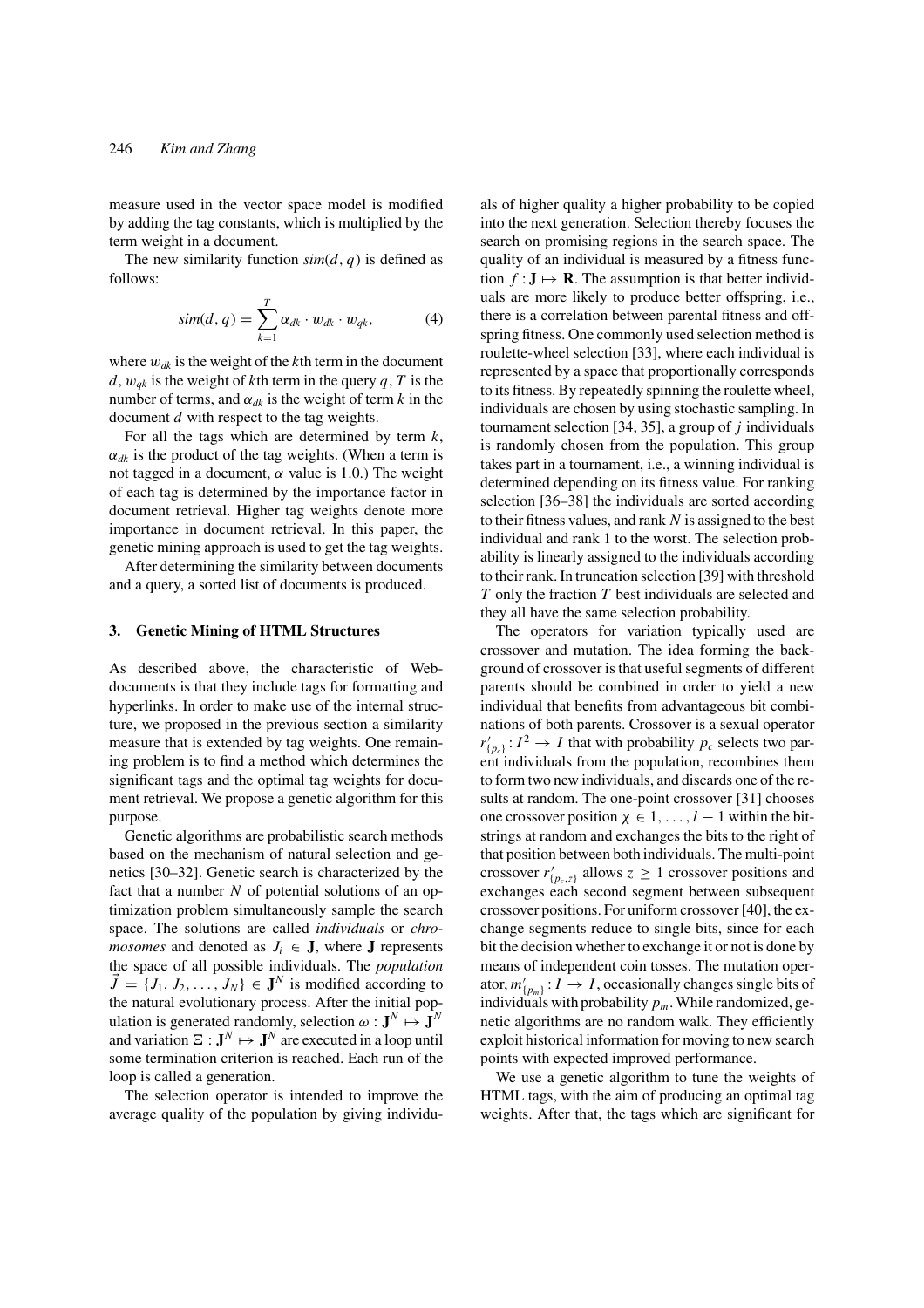| initialize chromosomes                       |  |  |  |  |  |  |
|----------------------------------------------|--|--|--|--|--|--|
| for $g = 1$ to gmax                          |  |  |  |  |  |  |
| evaluate all chromosomes by fitness function |  |  |  |  |  |  |
| for $i = 1$ to M                             |  |  |  |  |  |  |
| choose two chromosomes J1, J2                |  |  |  |  |  |  |
| offspring[i] = crossover(J1,J2)              |  |  |  |  |  |  |
| $offspring[i] = mutation(offspring[i])$      |  |  |  |  |  |  |
| end for                                      |  |  |  |  |  |  |
| replace M chromosomes by offspring           |  |  |  |  |  |  |
| end for                                      |  |  |  |  |  |  |
| return optimal chromosome                    |  |  |  |  |  |  |
|                                              |  |  |  |  |  |  |

*Figure 2*. General procedure for a genetic algorithm.

document retrieval are selected based on the optimal tag weights. The tag weights are encoded as a chromosome. The first step is to generate the initial population, which is made by randomly organized chromosomes and the next step is to modify the chromosomes according to the existing data set. The genetic algorithm for learning the tag weights is shown in Fig. 2.

#### *3.1. Representation*

A chromosome is defined as a list of tag weights which have real numbers. The definition of a chromosome is represented as

$$
J=(j_1,j_2,\ldots,j_i,\ldots,j_L),
$$

where  $j_i$  denotes the weight of the tag  $i$  and  $L$  is the number of tags to be considered. Each gene represents a tag weight. The genes of initial chromosomes are generated randomly and the range of weight values is from 0.0 to 4.0 for experiments.

### *3.2. The Fitness Function*

The fitness function  $f: \mathbf{J} \mapsto \mathbf{R}$  measures the performance of the retrieval results using tag weights. When binary scales are used for both relevance and retrieval, a table can be established showing how the document set is divided by these two measures (Table 1). Several measures such as precision and recall are used to evaluate the performance of document retrieval. Precision *P* is defined as the proportion of retrieved documents that are relevant,  $P = \frac{w}{w+y}$ . Recall is defined as the proportion of relevant documents that are retrieved,  $R = \frac{w}{w+x}$ .

*Table 1*. Evaluation contingency table. Recall of a document retrieval system is evaluated as  $w/(w + x)$ and precision as  $w/(w + y)$ .

|              | Retrieved | Not retrieved |  |  |
|--------------|-----------|---------------|--|--|
| Relevant     | w         | x             |  |  |
| Not relevant |           |               |  |  |

The fitness function used to evaluate a chromosome is the non-interpolated average precision, which is one of the evaluation methods at TREC [41]. The non-interpolated average precision is the single-valued measure that reflects the performance over all relevant documents. The average precision for a single topic is the mean of the precision obtained after each relevant document is retrieved. If a relevant document is not retrieved at all, its precision is assumed to be 0. The non-interpolated average precision for a run consisting of multiple topics is the mean of the average precision scores of each of the individual topics in the run.

For example, consider a query that has four relevant documents which are retrieved at ranks 1, 2, 4, and 8. The actual precision obtained when each relevant document is retrieved is 1, 1, 0.75, and 0.5, respectively, the mean of which is 0.81. Thus, the non-interpolated average precision for this query is 0.81. Geometrically, non-interpolated average precision is the area underneath a non-interpolated recall-precision curve.

### *3.3. Genetic Operators*

The genetic algorithm uses crossover and mutation operators to generate the offspring of the existing population. Before genetic operators are applied, parents should be selected for evolution to the next generation. We use truncation selection, where the parents are selected randomly from a half of the population in the decreasing order of quality. An individual is additionally selected to initialize offspring to be generated in the other half of the population, not in the part of the candidates as parents. As a result, we do not remove whole properties of an individual because it is possible that the optimal gene is hidden from a recessive chromosome. The quality of a chromosome is determined by the fitness function.

The selected parents produce offspring by crossover. The crossover used is the arithmetical crossover, which assigns the average of two parents for each location to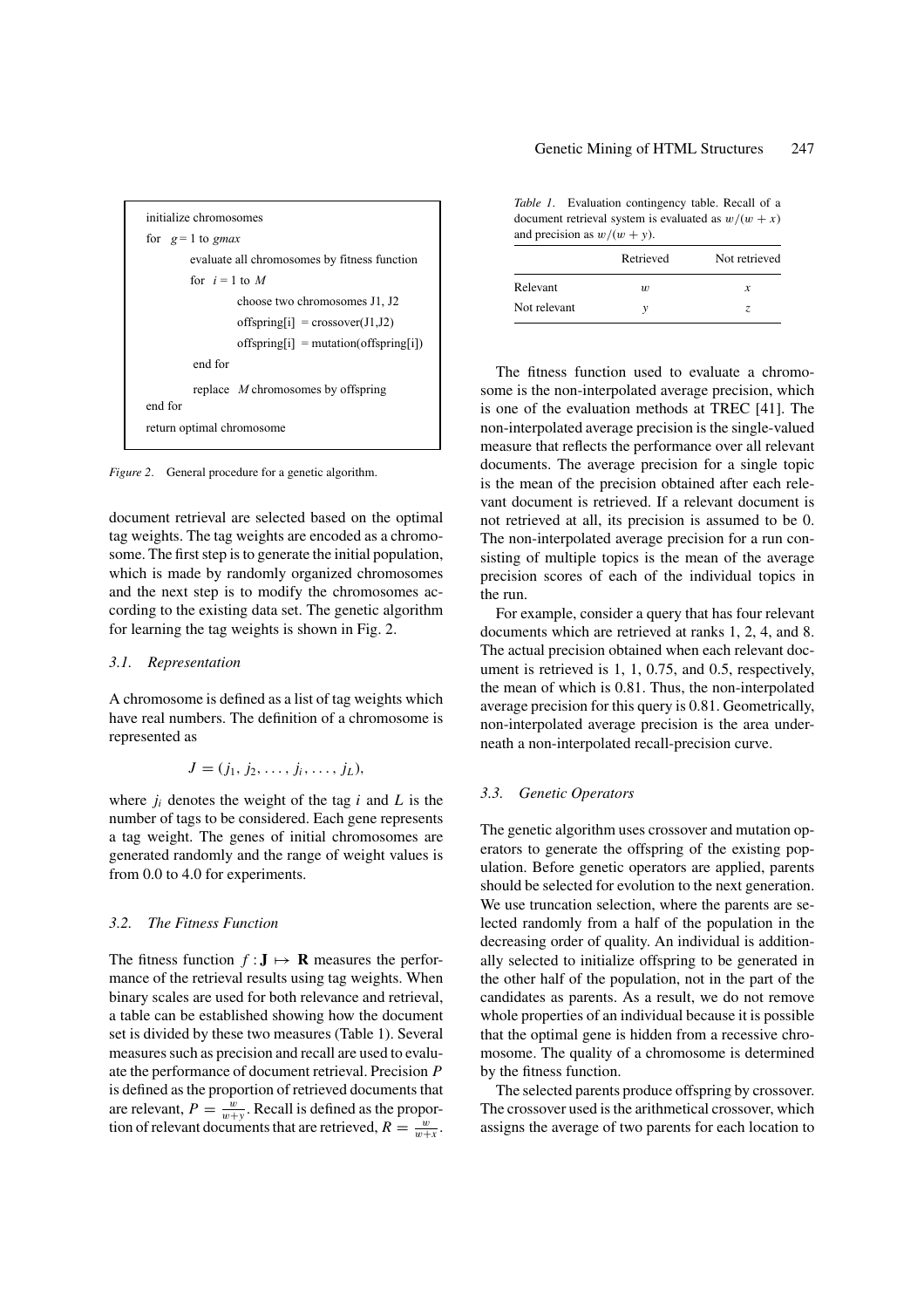the corresponding location of the offspring [42]. Let  $J^x$ and  $J<sup>y</sup>$  be two selected parent chromosomes, which are represented respectively as follows:

$$
J^x = (j_1^x, j_2^x, j_3^x, \dots, j_L^x),
$$
  

$$
J^y = (j_1^y, j_2^y, j_3^y, \dots, j_L^y).
$$

Let  $J^z$  be the offspring generated:

$$
J^{z} = (j_1^{z}, j_2^{z}, j_3^{z}, \ldots, j_L^{z}).
$$

For the initialized offspring, the weight vectors of the offspring are defined as follows:

$$
j_i^z = \begin{cases} j_i^z & \text{if } \chi_i > p_c \\ \frac{(j_i^x + j_i^y)}{2.0} & \text{if } \chi_i \le p_c, \end{cases}
$$
 (5)

where  $\chi_i \in [0, 1]$  denotes a uniform random variable sampled anew for each location  $i$  and  $p_c$  is crossover probability.

Mutation is used for protect against possible loss of diversity. It changes the value of randomly selected position in a random chromosome with probability *pm*:

$$
j_i^{z'} = \begin{cases} j_i^z & \text{if } \chi_i > p_m \\ \text{random}(\alpha, \beta) & \text{if } \chi_i \le p_m, \end{cases}
$$
 (6)

where  $\chi_i \in [0, 1]$  denotes a uniform random variable sampled anew for each location and random( $\alpha$ ,  $\beta$ ) is a function to generate randomly real value with the range between  $\alpha$  to  $\beta$ . For experiments, the mutation rate  $p_m$ is set 0.5 to 0.7 because the arithmetic crossover tends to converge quickly. After genetic operators are applied, a half of the population other than the selected parents are substituted by the produced offspring. Figures 3 and 4 describe crossover and mutation.

## **4. Data Sets**

We now describe the data sets used for the experiments. We use three data sets: CFP A, CFP B, and TREC documents. CFP data sets are used to evaluate the capability of the genetic algorithm in finding the importance of tag weights. CFP B and TREC data sets are used to evaluate the effect of retrieval performance when the HTML internal structure is reflected.



*Figure 3*. Crossover of two weight vectors (chromosomes).



*Figure 4*. Mutation of a weight vector (chromosome).

#### *4.1. CFP Data Sets*

CFP data sets contain call-for-papers pages collected from the Web. They include the conference pages on SIGIR, IJCAI, EuroGP, and so on. Two data sets, CFP A and CFP B, are constructed for the experiments. Each set includes 2161 documents of same contents. The difference between CFP A and CFP B is the internal structure. Original documents obtained from the Web are included in CFP A. CFP B includes modified documents from CFP A. The keywords of each document in CFP B are emphasized by header tag  $(<\text{Hx}>)$ .

Four sentences were generated for user queries. For example, one query consists of six words,'conference', 'information', 'retrieval', 'section', 'genetic', and 'algorithms'. It assumes that a user wants to find the conferences related to information retrieval that include a session on genetic algorithms. Relevant documents of the queries were manually determined. While about 15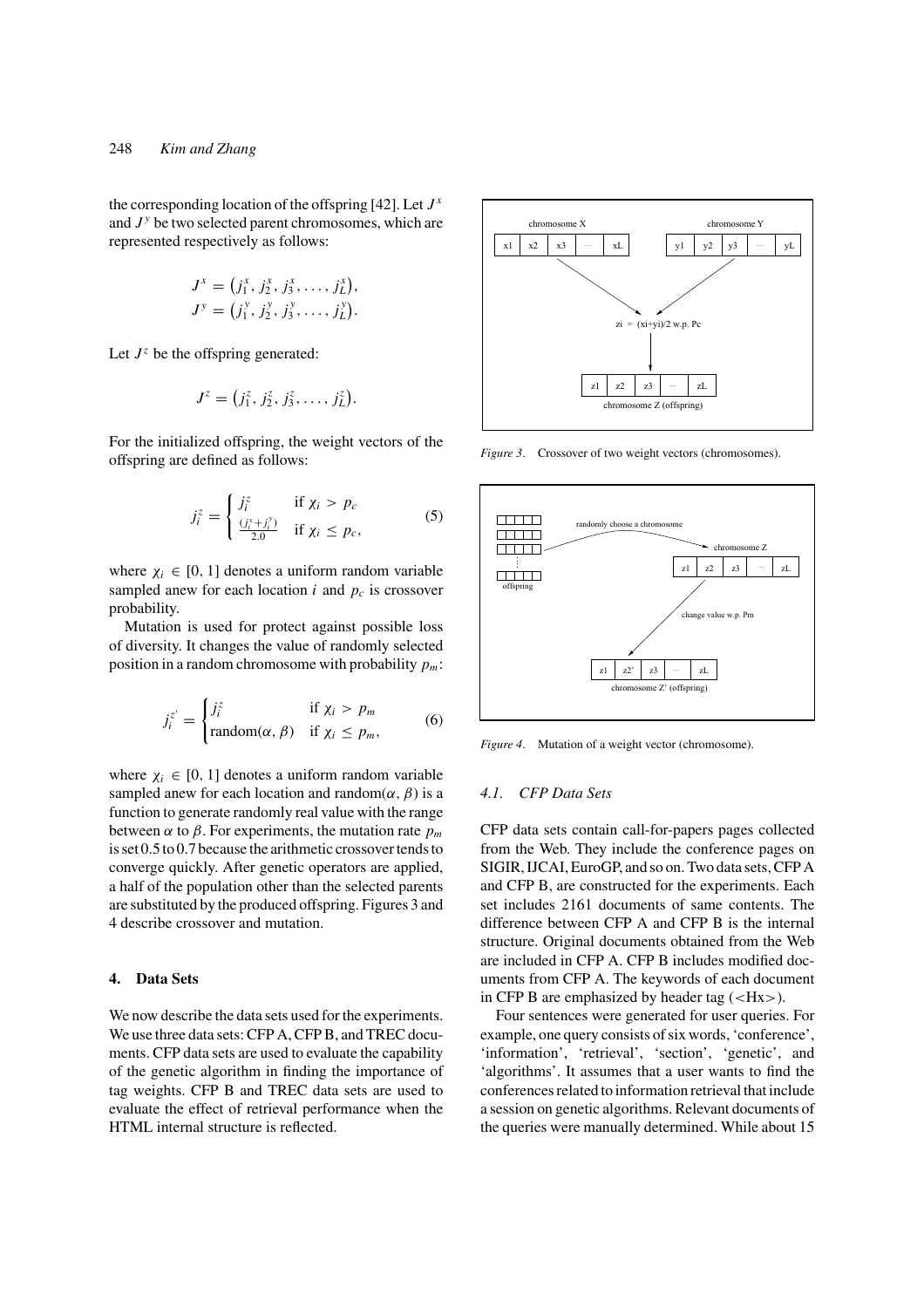documents are judged as relevant for each query, others are irrelevant.

Intuitively, the header tag in CFP B should get higher weight than other tags after trained by the proposed algorithm. Also, CFP B should get more tag weight of the header than those of CFP A.

### *4.2. TREC Document Sets*

The documents for TREC data is WT2g, which is used for Web Track of TREC sponsored by NIST (National Institute of Standards and Technology) [21]. It was collected by Internet Archive and includes all WWW pages [43]. There are 247,491 distinct pages of 2 Gigabytes.

A query is called a topic in TREC. A topic consists of title, description, and narrative. A sample topic is shown in Fig. 5. The title has been specially designed to allow experiments with very short queries. The title consists of up to three words that best describe the topic. The description field is one sentence description of the topic area. The description field contains all of the words in the title field. The narrative gives a concise description of what makes a document relevant.

The title and description fields of a topic are considered as queries in the experiments. 10 queries (Topic No. 401 to 410) are used for learning and another 10 queries (Topic No. 411 to 420) are used for retrieval.

We use the results of relevant documents for queries, which are published by NIST. Relevant documents are judged by using the pooling method [41, 44]. In this method, a pool of possible relevant documents is created by taking a sample of documents selected by the various participating systems of TREC. This pool is then shown to the human assessors. The sampling method used in TREC is to take the top 100 documents retrieved per a judged run for a given topic and merge

<title> foreign minorities, Germany What language and cultural differences impede the integration of foreign minorities in Germany? <narr> Narrative: A relevant document will focus on the causes of the lack of <desc> Description:

integration in a significant way; that is, the mere mention of immigration difficulties is not relevant. Documents that discuss immigration problems unrelated to Germany are also not relevant.

*Figure 5*. A sample TREC topic.

them into the pool for assessment. This is a valid sampling technique since all the systems use the ranked retrieval methods, with those documents most likely to be relevant returned first. Each pool is sorted by document ID, so that assessors cannot tell if a document was highly ranked by some system or how many systems retrieved the document.

#### **5. Experimental Results**

In this section, we present our experiments on learning tag weights and retrieval using the selected tags. The CFP A and CFP B data sets are used to judge whether the genetic learning determines the tag weights correctly, and the CFP B and TREC data sets are used to show the change when the tags learned by the proposed algorithm are applied for document retrieval.

Five HTML tags ( $\langle$ TITLE $>$ ,  $\langle$ H $>$ ,  $\langle$ B $>$ ,  $\langle$ I $>$  and <A>) are used for the experiments. They denote Title, Header, Bold, Italic and Anchor, respectively. The title and header tags use only the words in a Web page marked as a part of the title or headings to classify that page. Thus, words marked with the tags are considered as representatives of the page. The bold and italic tags are taken because they are used to emphasize words. We assume that the hyperlinks of a document generally are connected to the related documents. Thus, the anchor tag is also used.

All weighting schemes supported by SCAIR are evaluated in our experiments. 'TFIDF', 'Bayesian', and '2-Poisson' respectively mean *tf* · *idf* , Bayesian inference network, and 2-Poisson weighting schemes. For each experiment, the learning phase is repeated 20 times until the 30 generations with between 100 and 150 of population size.

#### *5.1. Experiment 1: HTML Tag Learning*

The method developed in Section 3 is tested on CFP A and CFP B data. The retrieval system returns one hundred documents for a topic ordered by the similarities between documents and a query. Two queries are used for learning HTML tag weights.

Experimental results in Fig. 6 show the average fitness for generations on Set A (CFP A) and Set B (CFP B). Here the weighting scheme used was the standard TFIDF. Set B is better structured than Set A by tagging the keywords in documents using header. It can be observed that Set B shows higher precision than Set A, and the difference between Set A and Set B become greater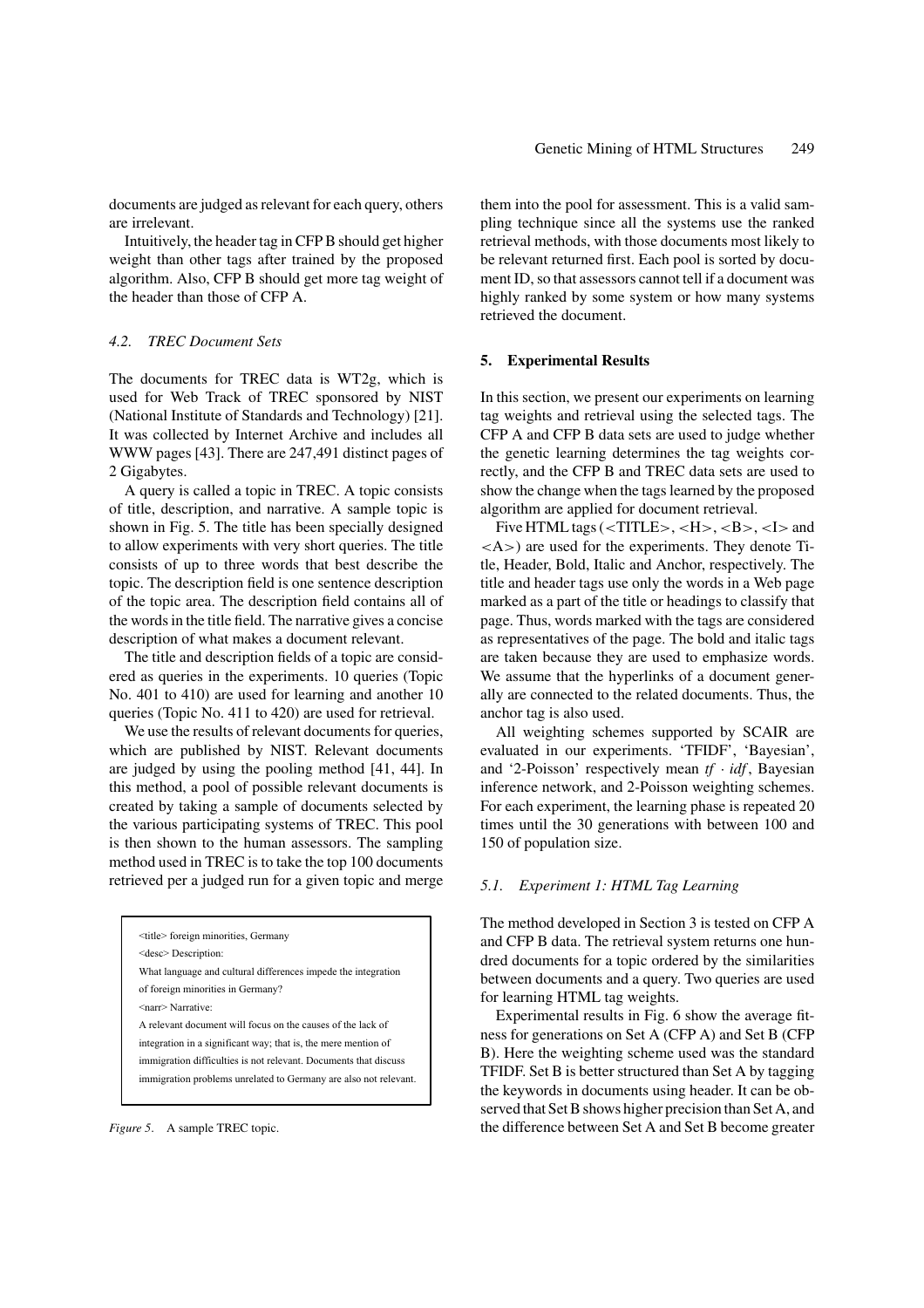

*Figure 6*. Average fitness for generations on CFP data. This figure shows that the difference of average fitness as generation continues.

as the generation continues. Similar experiments have been repeated using two different weighting schemes: Bayesian and 2-Poisson.

As the generation continues, further improvement is found in average population fitness as demonstrated in Fig. 6. The fitness rapidly increases until about the 8th generation. Then, the fitness increases rather slowly. It

seems to be caused by the arithmetic crossover. The offspring are generated by the average of the parents which have higher fitness. In addition to it, the substituted chromosomes are the half of the population in one generation. Therefore, the early generations are converged to the chromosomes of the population which have high fitness even after one generation. As the generation progresses further, the increment of fitness falls down a little because most of the chromosomes are already converged to the high fitness.

The chromosome that has the highest fitness over generations is regarded as the optimal tag weights. The tag weights learned by the genetic algorithm are shown in Figs. 7–9 and Table 2. The tag weights except header, which has higher value in Set B than Set A, are similar in both Set A and Set B. As a result, it can be concluded that the proposed learning algorithm works efficiently as mentioned in Section 4, i.e. learns the weights according to the importance of the tags in document retrieval.

#### *5.2. Experiment 2: Document Retrieval I*

For the experiments on Web-document retrieval, we use CFP B in which the keywords of documents are emphasized by header tags. HTML tags in CFP B are already evaluated in Section 5.1. The HTML tag selection for retrieval is based on the weights learned by the genetic algorithm. First, we select the individual that has the best fitness value on CFP B over experiments, and then the HTML tags that have weights over 1.0 are selected for Web-document retrieval. The header tag is selected for all weighting schemes. The bold tag is selected for TFIDF and 2-Poisson models. The italic tag is selected for the 2-Poisson model. Table 3 is the weights of HTML tags learned by the proposed algorithm.

Other two queries not used for learning are selected for retrieval using HTML tags. The results returned by the system are limited to one hundred documents for a topic because users usually want to receive a small number of documents for a query, i.e. they want high precision and low recall.

Tables 4 and 5 show the retrieval results using HTML tags. They indicate that the retrieval using tag weights gives better performance than those not using tag weights. The precision-recall curves for using and not using the HTML tags are shown in Fig. 10. In case of TFIDF and Bayesian inference network, the retrieval accuracy using HTML tags is higher than that of normal retrieval at every recall point.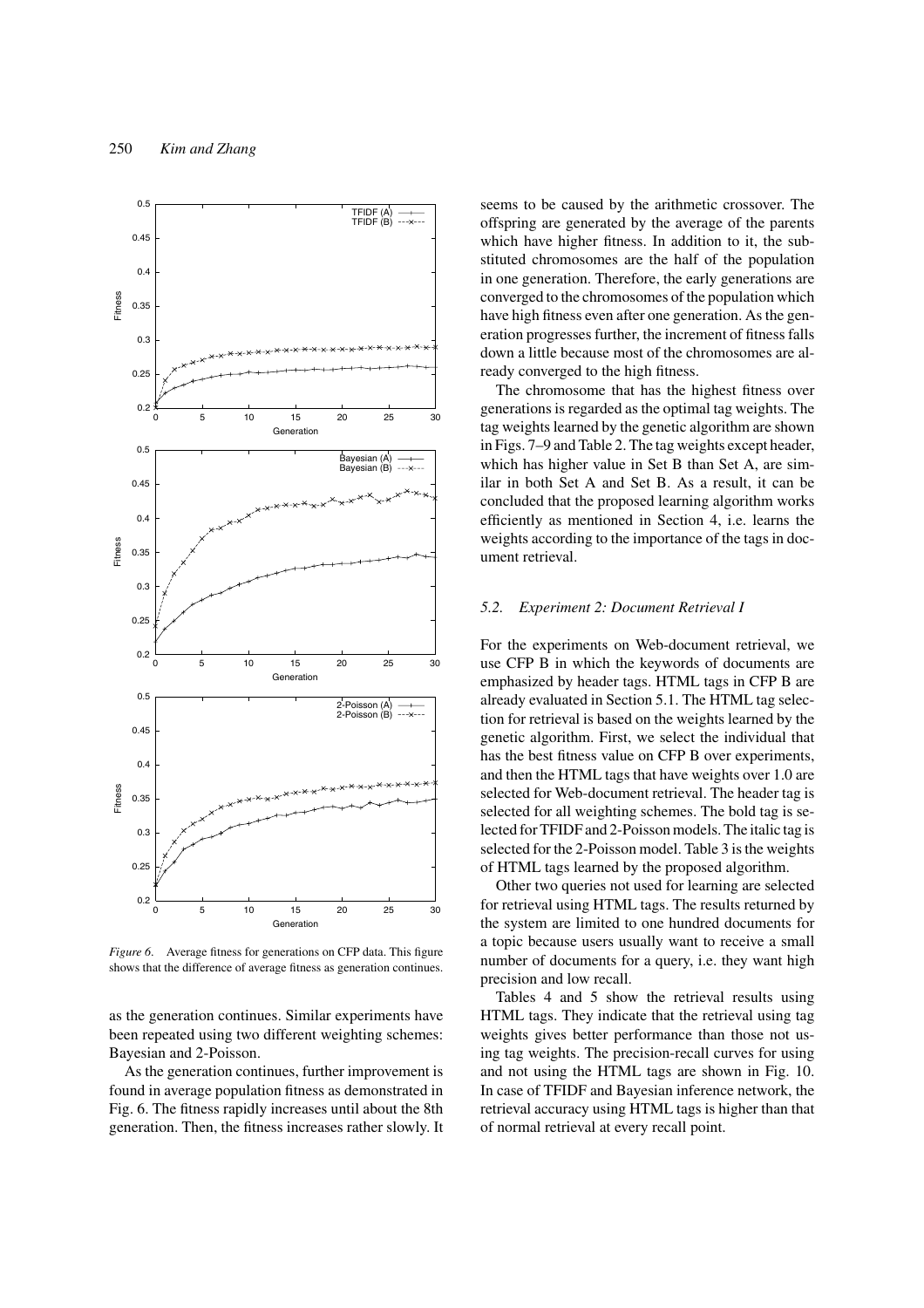

*Figure 7*. HTML tag weight averages of Set A (left) and Set B (right) for the TFIDF weighting scheme.



*Figure 8*. HTML tag weight averages of Set A (left) and Set B (right) for the Bayesian weighting scheme.



*Figure 9*. HTML tag weight averages of Set A (left) and Set B (right) for the 2-Poisson weighting scheme.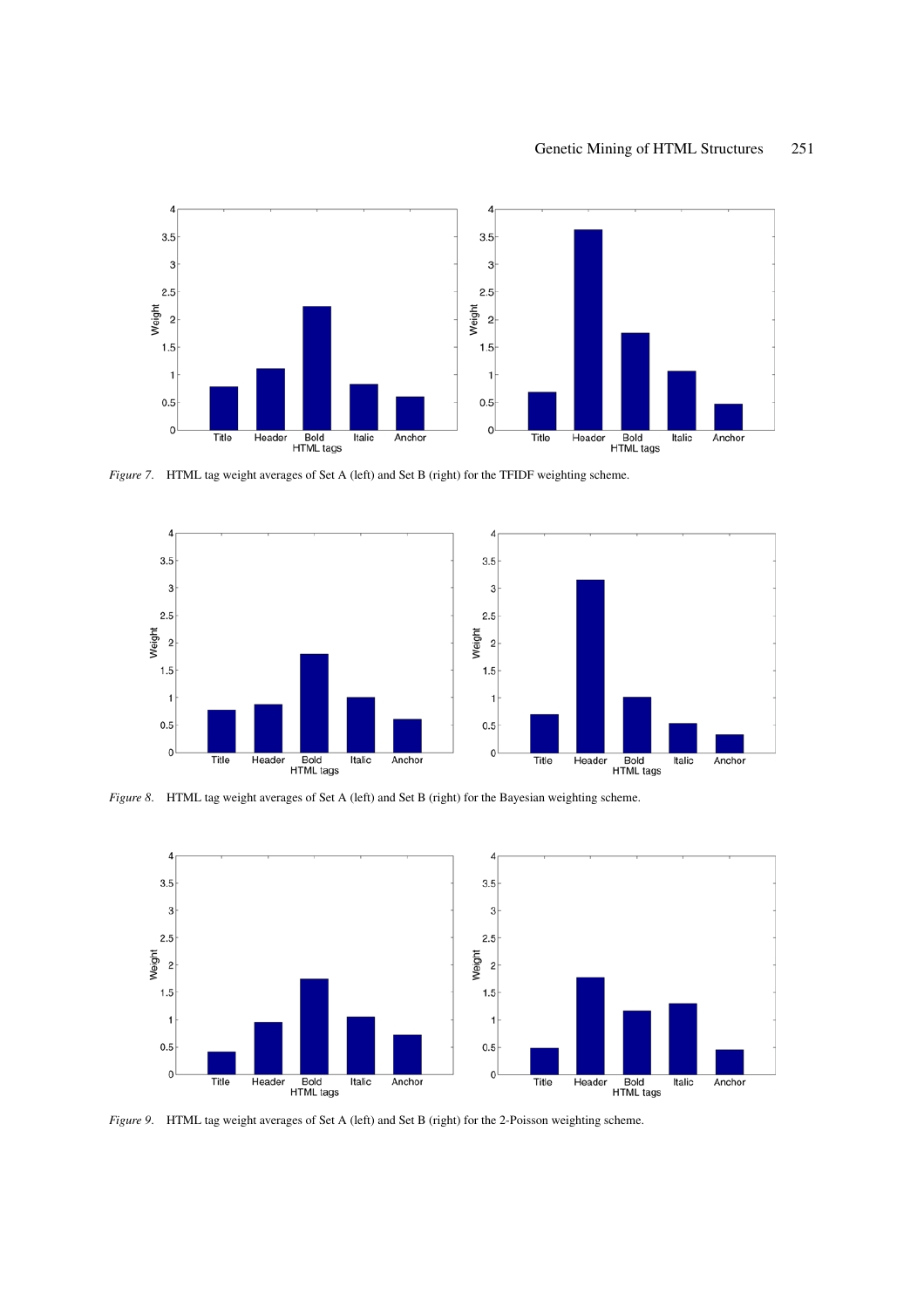*Table 2*. HTML tag weights learned on CFP data. The numbers are average values over 20 runs.

|                  | Set A           |                 |                 | Set B           |                 |                 |  |
|------------------|-----------------|-----------------|-----------------|-----------------|-----------------|-----------------|--|
| <b>HTML</b> tags | <b>TFIDF</b>    | Bayesian        | 2-Poisson       | <b>TFIDF</b>    | Bayesian        | 2-Poisson       |  |
| Title            | $0.79 \pm 0.56$ | $0.78 \pm 0.27$ | $0.41 \pm 0.25$ | $0.69 \pm 0.19$ | $0.70 \pm 0.18$ | $0.49 \pm 0.20$ |  |
| Header           | $1.11 \pm 0.27$ | $0.87 \pm 0.14$ | $0.95 \pm 0.07$ | $3.63 \pm 0.35$ | $3.15 \pm 0.72$ | $1.78 \pm 0.13$ |  |
| <b>Bold</b>      | $2.24 \pm 0.28$ | $1.79 \pm 0.07$ | $1.74 \pm 0.09$ | $1.76 \pm 0.52$ | $1.01 \pm 0.12$ | $1.17 \pm 0.12$ |  |
| Italic           | $8.33 \pm 0.22$ | $1.00 \pm 0.11$ | $1.05 \pm 0.16$ | $1.07 \pm 0.57$ | $0.54 \pm 0.57$ | $1.30 \pm 0.09$ |  |
| Anchor           | $0.60 \pm 0.35$ | $0.60 \pm 0.03$ | $0.72 \pm 0.06$ | $0.47 \pm 0.11$ | $0.33 \pm 0.07$ | $0.45 \pm 0.14$ |  |

*Table 3*. HTML tag weights learned on CFP B.

| HTML tag    | <b>TFIDF</b> | Bayesian | 2-Poisson |  |
|-------------|--------------|----------|-----------|--|
| Title       | 0.7          | 0.6      | 0.4       |  |
| Header      | 3.7          | 3.2      | 1.9       |  |
| <b>Bold</b> | 2.2          | 1.0      | 1.1       |  |
| Italic      | 1.0          | 0.4      | 1.3       |  |
| Anchor      | 0.5          | 0.2      | 0.5       |  |

*Table 4*. Comparison of non-interpolated average precision for CFP B.

|                   | <b>TFIDF</b> | Bayesian | 2-Poisson |
|-------------------|--------------|----------|-----------|
| Without HTML tags | 0.1593       | 0.1502   | 0.2406    |
| With HTML tags    | 0.2324       | 0.2956   | 0.2607    |

### *5.3. Experiment 3: Document Retrieval II*

This experiment compares our genetic approach with normal retrieval not using HTML tags on TREC data set. TREC has a large document set (247,491 pages), contrary to the CFP data sets. It is used to examine the variance of results using HTML structure for a large document set. Ten queries of TREC-8 are selected for training and other ten queries for retrieval. The retrieval results returned by our system are limited

*Table 6*. HTML tag weights on TREC data.

| HTML tag    | <b>TFIDF</b> | Bayesian | 2-Poisson |  |
|-------------|--------------|----------|-----------|--|
| Title       | 0.5          | 1.1      | 0.7       |  |
| Header      | 1.6          | 1.1      | 1.2.      |  |
| <b>Bold</b> | 0.7          | 0.9      | 0.9       |  |
| Italic      | 0.6          | 0.8      | 1.0       |  |
| Anchor      | 1.6          | 13       | 12        |  |

*Table 7*. Comparison of non-interpolated average precision on the TREC data.

|                   | <b>TFIDF</b> | Bayesian | 2-Poisson |
|-------------------|--------------|----------|-----------|
| Without HTML tags | 0.2383       | 0.2870   | 0.3113    |
| With HTML tags    | 0.2503       | 0.3015   | 0.3522    |

*Table 8*. Comparison of precision at *N* retrieved documents for the TREC data.

|                                                                | TFIDF |  | Bayesian                                  | 2-Poisson |  |
|----------------------------------------------------------------|-------|--|-------------------------------------------|-----------|--|
|                                                                |       |  | P@10 P@20 P@10 P@20 P@10 P@20             |           |  |
| Without HTML 0.3100 0.3750 0.4100 0.3700 0.5400 0.4200<br>tags |       |  |                                           |           |  |
| With HTML.<br>tags                                             |       |  | 0.3400 0.4050 0.4500 0.3800 0.6300 0.4600 |           |  |

*Table 5*. Comparison of precision at *N* retrieved documents on CFP B. The symbol P@10 means precision at 10 retrieved documents and P@20 means precision at 20 retrieved documents.

|                   |        | <b>TFIDF</b> |        | Bayesian |        | 2-Poisson |  |
|-------------------|--------|--------------|--------|----------|--------|-----------|--|
|                   | P@10   | P@20         | P@10   | P@20     | P@10   | P@20      |  |
| Without HTML tags | 0.2000 | 0.2000       | 0.2000 | 0.1500   | 0.3500 | 0.2750    |  |
| With HTML tags    | 0.3500 | 0.2750       | 0.4500 | 0.3250   | 0.4000 | 0.3000    |  |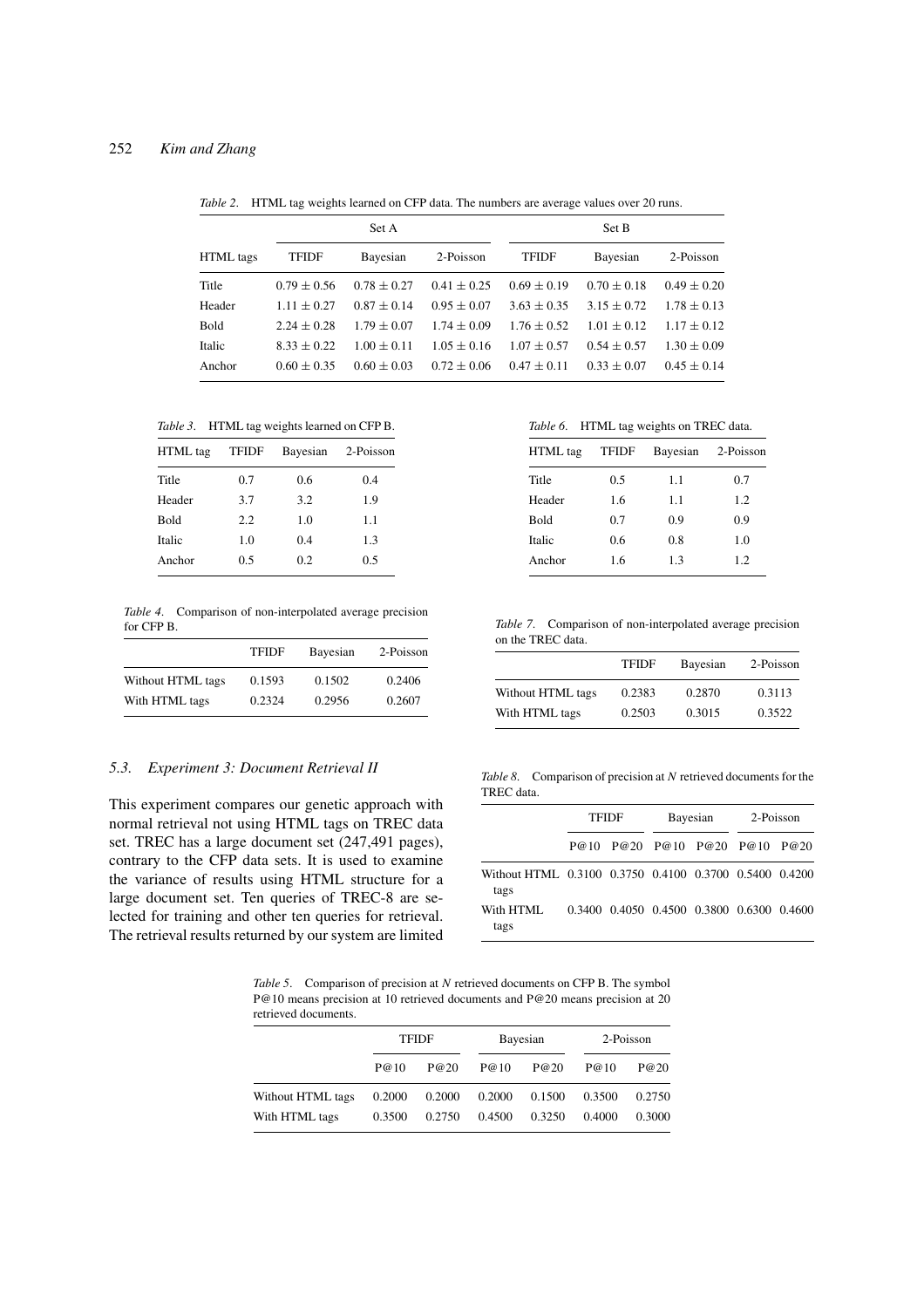

*Figure 10*. Interpolated recall-precision averages for CFP B.

to two hundred documents for a topic. The weights of HTML tags are presented in Table 6 for each weighting schemes. The weights of the title tags turn out to be relatively small as shown in Tables 3 and 6. This seems due to the fact that the title of a document is too short to correctly describe the text. The weights of some tags, such as anchors, seem to vary over experiments since



*Figure 11*. Interpolated recall-precision averages for the TREC data.

the genetic approach learns user's personal retrieval patterns and the characteristics of given document sets.

For retrieval using HTML tags, the header and the anchor tags are selected for all weighting schemes. The title tag is selected for only the Bayesian network model.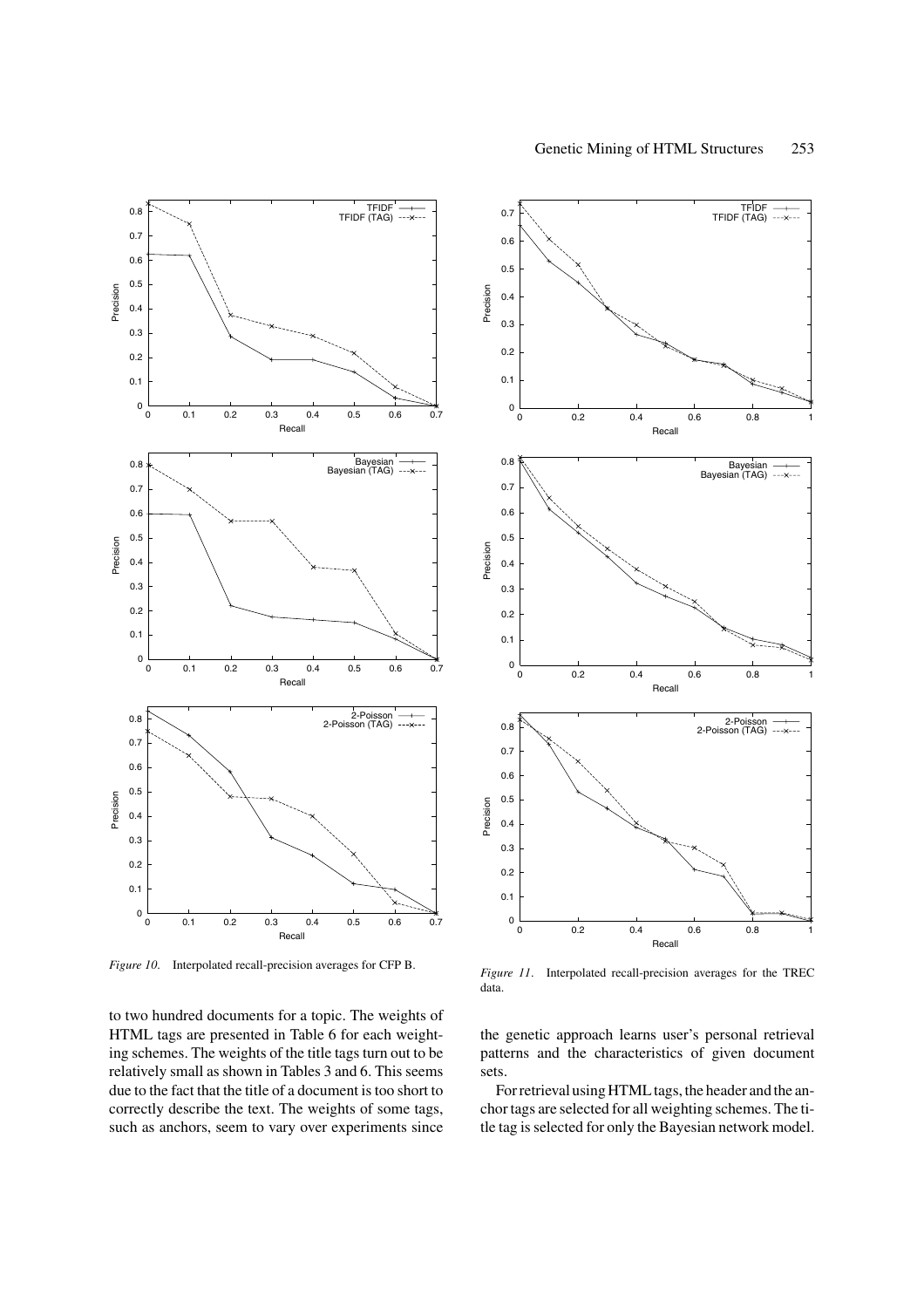### 254 *Kim and Zhang*

The comparison of our method with the method not using tag weights is shown in Tables 7 and 8. Even though the variance gets relatively smaller than the experiment on CFP data, the experimental results in the tables indicate that the retrieval using HTML tags have better performance results than normal retrieval in precision average. Figure 11 shows the precision-recall curves for using and not using the tag weights. Our approach has better performance in precision accuracy at any weighting schemes. High precision at low level of recall means that there are more relevant documents on top-ranked documents.

### **6. Conclusions**

This paper proposes a text mining approach to Webdocument retrieval that uses the tag information of HTML documents to improve retrieval performance. Genetic algorithms, which are generally quite effective for rapid global search in large search spaces, are applied to find the significant HTML tags and get the optimal weights. The approach is used to retrieve CFP and TREC documents according to the tag weights learned.

Our experimental results show that significant HTML tags of Web-documents can be properly selected and the document retrieval systems can take advantage of this information to outperform the traditional information retrieval approaches which are based on plain texts. We also find that the degree of performance improvement depends on how well the HTML documents are structured.

The genetic algorithm learns the retrieval pattern through a series of query and relevant documents. Thus, it can be used for retrieval in a specialized document set or for retrieval restricted to a user, i.e. a retrieval agent. In this study, we also find that improvement is limited to some extent because HTML documents are semi-structured as opposed to fully structured. Using techniques that make HTML documents more well-structured or that automatically convert Webdocuments into well-structured documents would further improve the performance of HTML document retrieval. The presented structure-mining method can also be effectively used for XML-document retrieval.

#### **Acknowledgments**

This research was supported in part by AITrc, the Korea Ministry of Information and Telecommunications under Grant 00-034 through IITA, The Korean Ministry of Science and Technology under Brain Tech Program and the Ministry of Education under the BK21-IT Program.

### **References**

- 1. M. Gordon and P. Pathak, "Finding information on the world wide web: The retrieval effectiveness of search engines," *Information Processing and Management*, vol. 35, no. 2, pp. 141–180, 1999.
- 2. N.J. Belkin and W.B. Croft, "Retrieval techniques," *Annual Review of Information Science and Technology*, vol. 22, pp. 109– 145, 1987.
- 3. J. Boyan, D. Freitag, and T. Joachims, "A machine learning architecture for optimizing web search engines," in *Proceedings of the AAAI Workshop on Internet-Based Information Systems*, pp. 1–8, 1996.
- 4. K. Bharat and M.R. Henzinger, "Improved algorithms for topic distillation in a hyperlinked environment," in *Proceedings of the ACM SIGIR'98 Conference*, pp. 104–111, 1998.
- 5. S. Chakrabarti, "Data mining for hypertext: A tutorial survey," *ACM SIGKDD Explorations*, vol. 1, no. 2, pp. 1–11, 2000.
- 6. J. Kleinberg, "Authoriatative sources in a hyperlinked environment," in *Proceedings of the Ninth ACM-SIAM Symposium on Discrete Algorithms*, pp. 668–677, 1998.
- 7. J. Picard, "Modeling and combining evidence provided by document relationships using probabilistic argumentation systems," in *Proceedings of the ACM SIGIR'98 Conference*, pp. 182–189, 1998.
- 8. E. Spertus, "ParaSite: Mining structural information on the web," in *Proceedings of the Sixth International World Wide Web Conference (WWW6)*, pp. 1205–1215, 1997.
- 9. S. Chakrabarti et al., "Experiments in topic distillation," *ACM-SIGIR '98 Post-Conference Workshop on Hypertext Information Retrieval for the Web*, 1998.
- 10. S. Brin and L. Page, "The anatomy of a large-scale hypertextual web search engine," in *Proceedings of the Seventh International World Wide Web Conference (WWW7)*, pp. 107–117, 1998.
- 11. M.L. Mauldin, "Lycos: Design choices in an internet search service," *IEEE Expert*, vol. 12, no. 1, pp. 8–11, 1997.
- 12. S. Kim and B.-T. Zhang, "Web-Document retrieval by genetic learning of importance factors for HTML tags," in *Proceedings of the Sixth Pacific Rim International Conference on AI Workshop on Text and Web Mining*, pp. 13–23, 2000.
- 13. M. Cutler, H. Deng, S. Maniccam, and W. Meng, "A new study on using HTML structures to improve retrieval," in *Proceedings of the Eleventh IEEE Conference on Tools with AI*, pp. 406–409, 1999.
- 14. O. Frieder and H.T. Siegelmann, "On the allocation of documents in multiprocessor information retrieval systems," in *Proceedings of the ACM SIGIR'91 Conference*, pp. 230–239, 1991.
- 15. M.D. Gordon, "User-based document clustering by redescribing subject descriptions with a genetic algorithm," *Journal of the American Society for Information Science*, vol. 42, no. 5, pp. 311–322, 1991.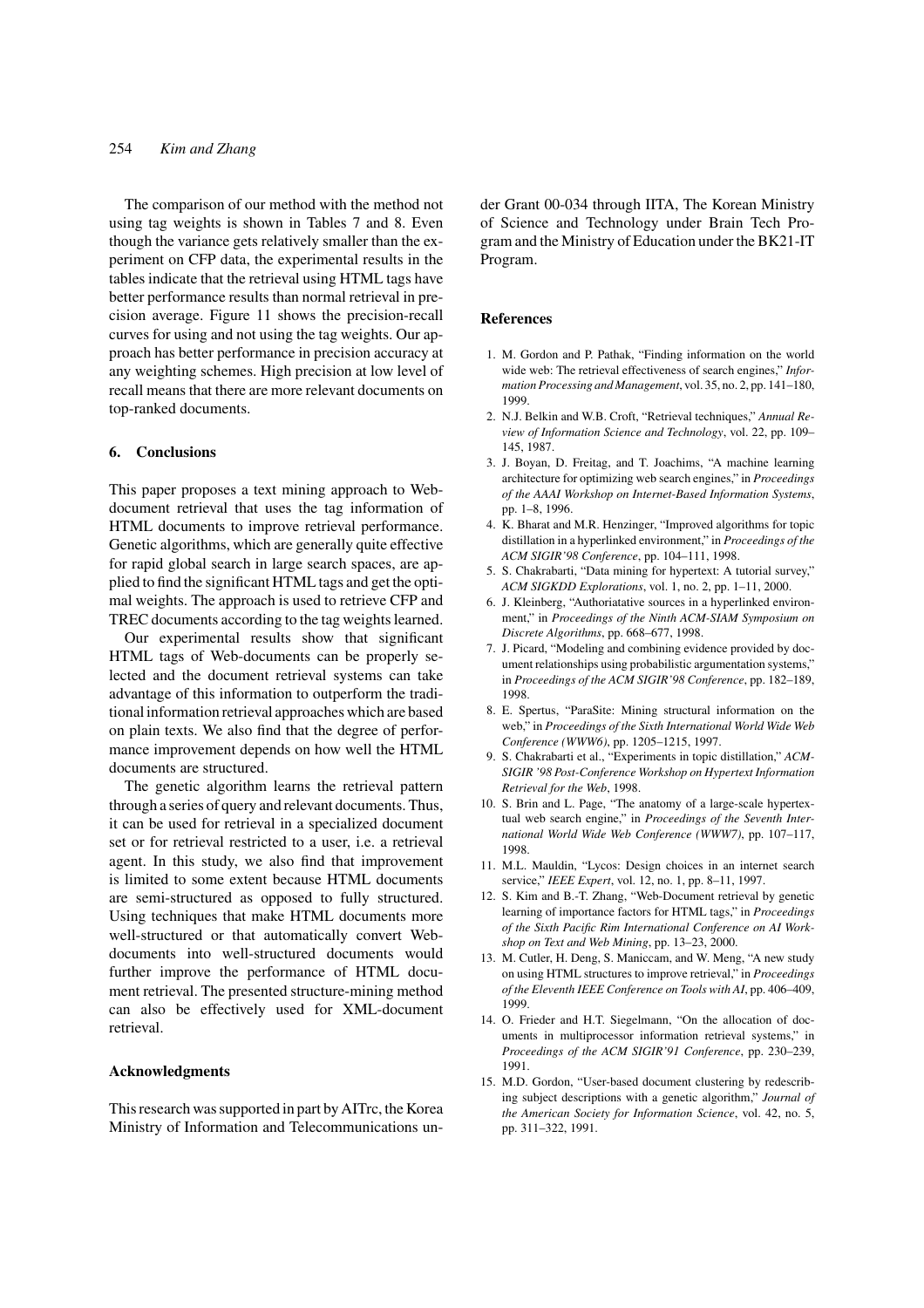- 16. F. Petry, B. Buckles, D. Prabhu, and D. Kraft, "Fuzzy information retrieval using genetic algorithms and relevance feedback," in *Proceedings of the ASIS Annual Meeting*, pp. 122–125, 1993.
- 17. M. Gordon, "Probabilistic and genetic algorithms for document retrieval," *Communications of the ACM*, vol. 31, pp. 1208–1218, 1988.
- 18. J. Yang and R.R. Korfhage, "Effects of query term weights modification in document retrieval: A study base on a genetic algorithm," in *Proceedings of the Second Annual Symposium on Document Analysis and Information Retrieval*, pp. 271–185, 1993.
- 19. J. Yang, R.R. Korfhage, and E. Rasmussen, "Query improvement in information retrieval using genetic algorithms: A report on the experiments of the TREC project," in *Proceedings of the First Text Retrieval Conference (TREC-1)*, pp. 31–58, 1993.
- 20. J.T. Horng and C.C. Yeh, "Applying genetic algorithms to query optimization in document retrieval," *Information Processing and Management*, vol. 36, pp. 737–759, 2000.
- 21. NIST, *Text REtrieval Conference homepage*, http://trec.nist.gov.
- 22. D.-H. Shin and B.-T. Zhang, "A two-stage retrieval model for the TREC-7 ad hoc task," in *Proceedings of the Seventh Text Retrieval Conference (TREC-7)*, pp. 501–507, 1998.
- 23. G. Salton, A. Wong, and C.S. Yang, "A vector space model for automatic indexing," *Communications of the ACM*, vol. 18, pp. 613–620, 1975.
- 24. G. Salton,*Automatic Text Processing*, Addison-Wesley, pp. 279– 281, 1989.
- 25. J. Broglio, J.P. Callan, W.B. Croft, and D.W. Nachbar, "Document retrieval and routing using the INQUERY system," in *Proceedings of the Third Text REtrieval Conference (TREC-3)*, pp. 29–38, 1995.
- 26. J.P. Callan, W.B. Croft, and S.M. Harding, "The INQUERY retrieval system," in *Proceedings of the Third International Conference on Database and Expert Systems Applications*, pp. 78– 83, 1992.
- 27. H. Turtle and W.B. Croft, "Inference networks for document retrieval," in *Proceedings of the Thirteenth International Conference on Research and Development in Information Retrieval*, pp. 1–24, 1990.
- 28. S.E. Robertson and S. Walker, "Some simple effective approximations to the 2-poisson model for probabilistic weighted retrieval," in *Proceedings of the ACM SIGIR'94 Conference*, pp. 232–241, 1994.
- 29. S.E. Robertson et al., "Okapi at TREC-3," in *Proceedings of the Third Text Retrieval Conference (TREC-3)*, pp. 109–126, 1995.
- 30. T. Bäck, Evolutionary Algorithms in Theory and Practice, Oxford University Press, 1996.
- 31. J. Holland, *Adaptation in Natural and Artificial Systems*, University of Michigan Press, 1975.
- 32. J.R. Koza, *Genetic Programming: On the Programming of Computers by Means of Natural Selection*, MIT Press, 1992.
- 33. D.E. Goldberg, *Genetic Algorithms in Search, Optimization, and Machine Learning*, Addison-Wesley, 1989.
- 34. T. Blickle and L. Thiele, "A mathematical analysis of tournament selection," in *Proceedings of the Sixth International Conference on Genetic Algorithms*, pp. 9–16, 1995.
- 35. D.E. Goldberg and K. Deb, "A comparative analysis of selection schemes used in genetic algorithms," *Foundations of Genetic Algorithms*, pp. 69–93, Morgan Kaufmann, 1991.
- 36. J.E. Baker, "Adaptive selection methods for genetic algorithms," in *Proceedings of the First International Conference on Genetic Algorithms and Their Applications*, pp. 101–111, 1985.
- 37. J.J. Grefenstette and J.E. Baker, "How genetic algorithms work: A critical look at implicit parallelism," in *Proceedings of the Third International Conference on Genetic Algorithms*, pp. 20– 27, 1989.
- 38. D. Whitley, "The GENITOR algorithm and selection pressure: Why rank-based allocation of reproductive trials is best," in *Proceedings of the Third International Conference on Genetic Algorithms*, pp. 116–121, 1989.
- 39. H. Mühlenbein and D. Schlierkamp-Voosen, "Predictive models for the breeder genetic algorithm," *Evolutionary Computation*, vol. 1, no. 1, pp. 25–49, 1993.
- 40. G. Syswerda, "Uniform crossover in genetic algorithms," in *Proceedings of the Third International Conference on Genetic Algorithms and Their Applications*, pp. 2–9, 1989.
- 41. E.M. Voorhees and D. Harman, "Overview of the eighth text Retrieval conference," in *Proceedings of the Eighth Text Retrieval Conference (TREC-8)*, pp. 1–27, 1999.
- 42. Z. Michalewicz, *Genetic Algorithms* + *Data Structures* = *Evolutionary Programs*, Springer, pp. 104–105, 1992.
- 43. Internet Archive, *Building an Internet Library*, http://www. archive.org.
- 44. J. Zobel, "How Reliable are the Results of Large-Scale Information Retrieval Experiments?," in *Proceedings of the ACM SIGIR'98 Conference*, pp. 307–314, 1998.



**Sun Kim** is a Ph.D. student in the School of Computer Science and Engineering, Seoul National University. He received a BS degree in Computer Science from Soongsil University in 1999 and an MS degree in the School of Computer Science and Engineering from Seoul National University in 2001. His research interests include information retrieval, evolutionary computation, and bioinformatics.



**Byoung-Tak Zhang** is an Associate Professor of Computer Science and Engineering at Seoul National University (SNU). He